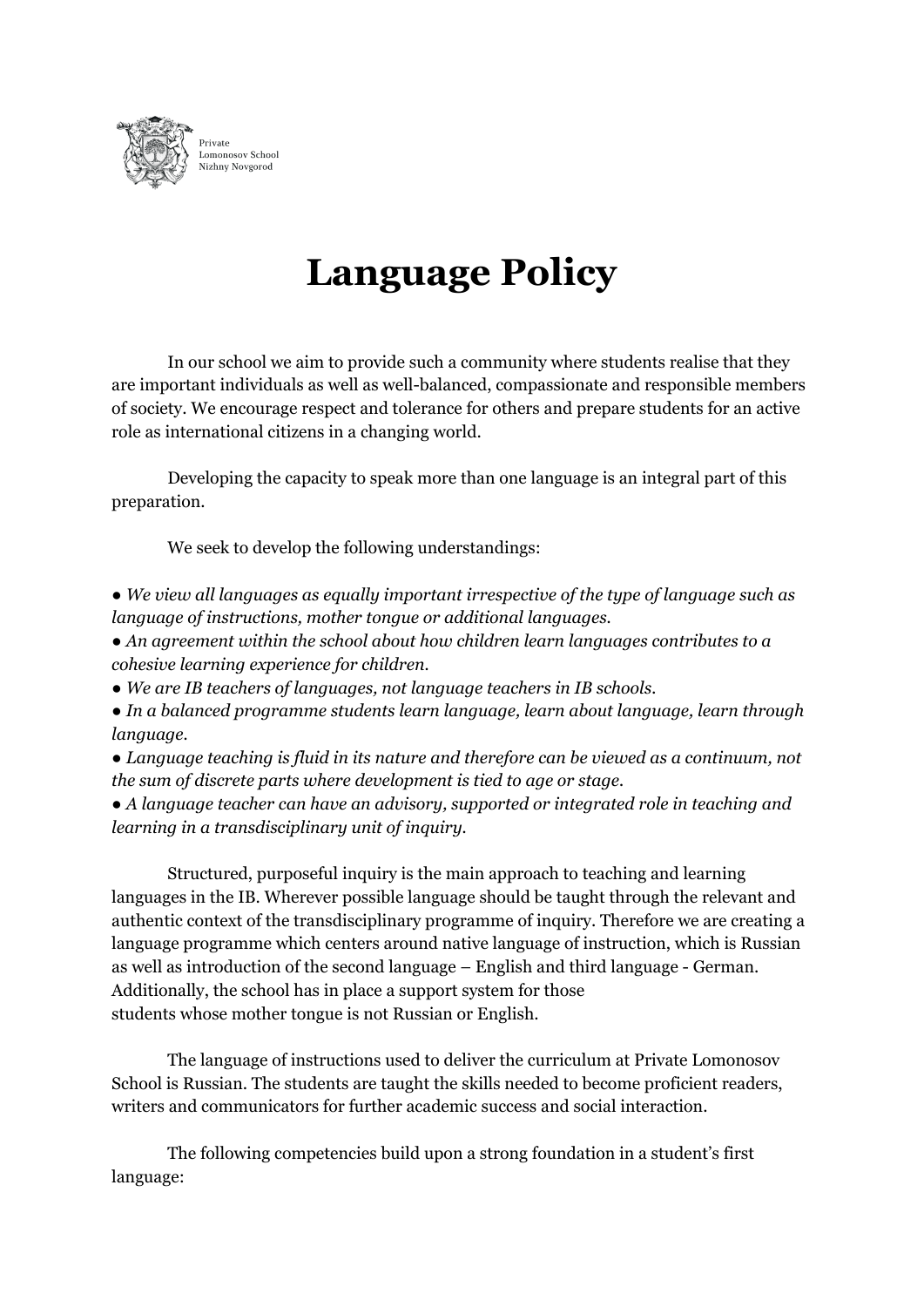*● Sociolinguistic competence (knowledge of how to use language appropriately in dif erent contexts)*

*● Discourse competence (linking elements of language together to take part in certain kinds of discourse, for example, sharing points of view or discussing ideas)*

*● Cultural competence (includes sensitivity towards attitudes, norms, behaviours and cultures in which the other language is spoken)*

*● Grammatical competence (referring to knowledge of vocabulary, structure and grammar)*

From year 1 in PYP students start learning the second language, which is English as part of both curriculum and extra – curriculum programme. The programme educates students to become linguistically equipped and culturally aware in our pluralistic world. Through the language learning students gain knowledge, appreciation and understanding of the different cultures where English is spoken.

By realizing that there are multiple ways of viewing the world, students would be able to communicate in multilingual communities in a variety of contexts and in culturally appropriate ways.

The Language curriculum is clearly articulated throughout the school to provide a coherent additional language learning experience.

Primary school students are actively involved in preparation and sitting YLE Cambridge examinations. The test introduces them to everyday written and spoken English in a fun and motivating way.

From Grade 5 (MYP year 1) students start learning the third language which is German. Learning foreign languages (English and German) is aimed at achieving the following objectives:

*● development and education of students by means of a foreign language, such as: awareness of the importance of learning a foreign language in today's world and the need to use it as a*

*means of communication, knowledge, self-realization and social adaptation;*

*● education of the citizen qualities; development of national consciousness, desire for mutual*

*understanding between people of dif erent communities, tolerant attitude to manifestations of culture, better understanding of their own culture.*

Knowledge of Russian or English language is not a prerequisite for enrollment at Private Lomonosov School.

Students may enroll at the school with the third Mother-Tongue as a home language. Students, if required, are provided with emphasized instructions in Russian and English according to language preferences agreed between the family and the school.

The mother tongue language is the one that is most strongly linked to the culture that an individual identifies with as their culture of origin and often is the language used at home.